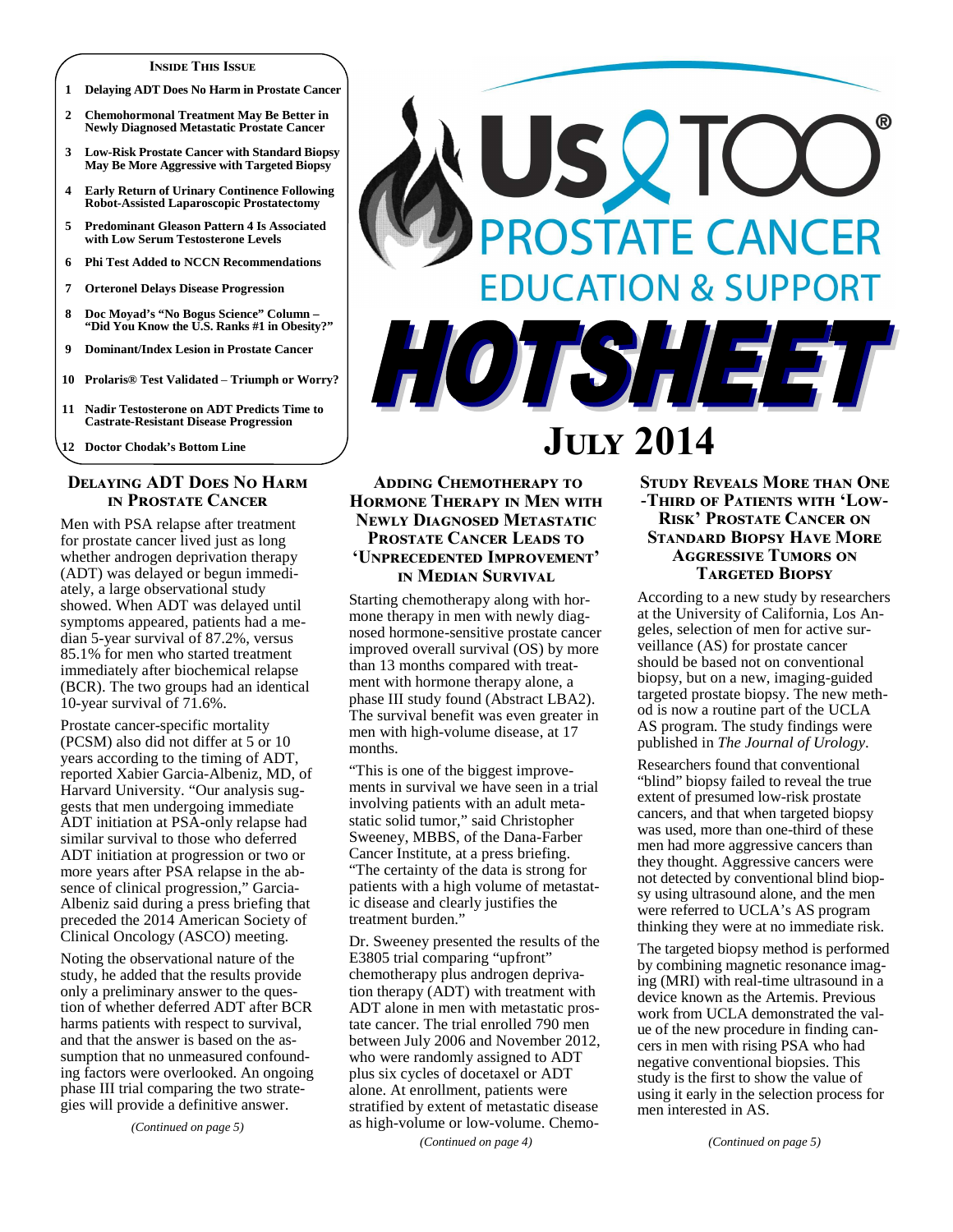

#### **AND PEOPLE LIKE YOU!**

ITEMS CONTAINED IN US TOO PUBLICATIONS ARE OB-TAINED FROM VARIOUS NEWS SOURCES AND EDITED FOR INCLUSION. WHERE AVAILABLE, A POINT-OF-CONTACT IS PROVIDED. REFERENCES TO PERSONS, COMPANIES, PROD-UCTS OR SERVICES ARE PROVIDED FOR INFORMATION ONLY AND ARE NOT ENDORSEMENTS. READERS SHOULD CONDUCT THEIR OWN RESEARCH INTO ANY PERSON, COMPANY, PRODUCT OR SERVICE, AND CONSULT WITH THEIR LOVED ONES AND PERSONAL PHYSICIAN BEFORE DECIDING ON ANY COURSE OF ACTION.

THE INFORMATION AND OPINIONS EXPRESSED IN THIS PUBLICATION ARE NOT RECOMMENDATIONS FOR ANY MEDICAL TREATMENT, PRODUCT SERVICE OR COURSE OF ACTION BY US TOO INTERNATIONAL, INC., ITS OFFICERS AND DIRECTORS, OR THE EDITORS OF THIS PUBLICATION. FOR MEDICAL, LEGAL OR OTHER ADVICE, PLEASE CONSULT PROFESSIONAL(S) OF YOUR CHOICE.

*HotSheet* Editorial Team:

JONATHAN MCDERMED, PHARMD ROB PROTZ MS **TOM KIRK JACKIE KONIECZKA** Chuck Strand

#### Us TOO INTERNATIONAL STAFF:

TOM KIRK, PRESIDENT AND CEO Jackie Konieczka, Office Manager Terri Gibbons Likowski, Chapter Services MANAGER, PHONE 1-877-978-7866 (TOLL-FREE) JOHN LUPTON, DIRECTOR OF DEVELOPMENT Chuck Strand, Director of Marketing and **COMMUNICATIONS** 

<u>Us TOO Board of Directors:</u>

EXECUTIVE COMMITTEE/OFFICERS

Jim Rieder, Chairman Jeff Mills, Vice Chairman TODD AHRENS, TREASURER **BILL SEIDEL, SECRETARY** 

#### **DIRECTORS**

**FRED ALLEN TOM CVIKOTA JERRY DEANS** JIM HAMMACK, DDS **JERRY HARDY** Keith Hoffman David Lubaroff, PhD **JIM NADDEO DEXTER C. RUMSEY III** TOM KIRK, PRESIDENT AND CEO

US TOO INTERNATIONAL, INC. IS INCORPORATED IN THE STATE OF ILLINOIS AND RECOGNIZED as a 501(c)(3) Not-for-Profit Charitable **CORPORATION** 

#### **DONATIONS/GIFTS TO US TOO ARE TAX DEDUCTIBLE**

2720 S. RIVER RD., STE. 112, DES PLAINES, IL 60018 PHONE: (630) 795-1002 / FAX: (630) 795-1602

#### WEBSITE: WWW.USTOO.ORG

COPYRIGHT 2014, US TOO INTERNATIONAL, INC.

#### **EARLY RETURN OF CONTINENCE IN PATIENTS UNDERGOING ROBOT -ASSISTED LAPAROSCOPIC PROSTATECTOMY USING MODIFIED MAXIMAL URETHRAL LENGTH PRESERVATION TECHNIQUE**

Hamada A, Razdan S, Etafy MH, et al

#### **J Endourol 16 April 2014; Epub**

**Purpose:** To evaluate the impact of maximal urethral length preservation (MULP) technique in comparison with posterior urethral reconstruction and anterior bladder suspension (PRAS) technique on the continence rates (CR), time to achieve continence among patients with prostate cancer (PCa) undergoing robot-assisted laparoscopic prostatectomy (RALP).

**Patients and Methods:** We prospectively analyzed the CR, time to achieve continence, pre- and postoperative prostate-specific antigen (PSA) levels, rates of positive margins among three groups of continent men with PCa undergoing RALP from whom consent was obtained. Each group consisted of 30 patients: PRAS was performed in group A, combined MULP and PRAS in group B, and MULP in group C. Continence was measured by patient self-reporting of the number of pads/24 h.

**Results:** No differences were detected in the age, preoperative PSA levels, biochemical recurrence, prostate volume, and positive margins for the three groups. Men in groups B and C had marked improvement in CR 1, 3, and 6 months after catheter removal vs. group A (50% and 70% vs. 10%, 90% and 96.66% vs. 23.3% and 100%, 100% vs. 53.3%, respectively, P< 0.0001). The average and median times to continence were significantly shorter in group B  $(5.4$  and 4 weeks) and C  $(3.8$  and 3 weeks) vs. group A (27.4 and 22.5 weeks), P< 0.00001. Using Cox regression analysis, only MULP and MULP+PRAS techniques were significantly correlated with continence outcomes 1, 3, and 6 months after catheter removal.

**Conclusions:** MULP rather than PRAS confers higher postoperative CR and shorter time to achieve continence among patients with PCa who underwent RALP without increasing risk of positive margin.

#### **HIGH INCIDENCE OF PREDOMINANT GLEASON PATTERN 4 ASSOCIATED WITH LOW SERUM TESTOSTERONE LEVEL IN LOCALIZED PROSTATE CANCER: AN UPDATE WITH 937 PATIENTS**

Prostate specific antigen (PSA) lacks many qualities of an ideal testing marker. That said, it can be difficult to escape its application when evaluating males for prostate cancer, and it has some proven utility in treatment decisions. Work in recent years has focused on bolstering the utility of PSA through the use of additional measures, or adjusting its use and how it's reported. In this study, Neuzillet and colleagues report on a prospective study evaluating the association of total testosterone with prostate cancer aggressiveness. The aggressiveness of the cancer was measured using predominant Gleason pattern.

It was performed over approximately 2.5 years for men referred for radical prostatectomy (RP). The biopsy and tissue specimens were analyzed by two uropathologists. A total of 937 men were enrolled. Of these, 139 with total testosterone (TT) <3.0 ng/mL had a higher mean weight and BMI than the rest of the cohort ( $p < 0.001$  for both). They observed a predominant Gleason pattern of 4 (prdGP4) in 169 (18%) of biopsies and 290 (31%) of prostate specimens after RP. They found that men with prdGP4 had a lower TT when compared to men with prdGP3 (4.4 vs. 4.7 ng/mL, p=0.017) and had a higher PSA (10.2 vs. 7.7 ng/mL,  $p \le 0.001$ ). Additionally, they observed extraprostatic extension and positive margins more often in the cohort of men with prdGP4 (55% vs. 23%,  $p \leq 0.0001$ ).

These results implicate that the TT has a strong association with prdGP4, which cannot be accurately measured using prostate biopsy. Thus, TT may be useful in adjusting PSA and biopsy results to inform a more detailed and specific decision algorithm. Development and validation of such a decision instrument is an interesting hopeful future for this work. However, additional studies regarding the predictive validity of TT and further studies on the measure would be necessary before such an instrument could be implemented and evaluated.

*Presented at the 2014 AUA Annual Meeting, 18 May 2014* 

*Written by Martin Hofmann, MD Medical writer for UroToday.com*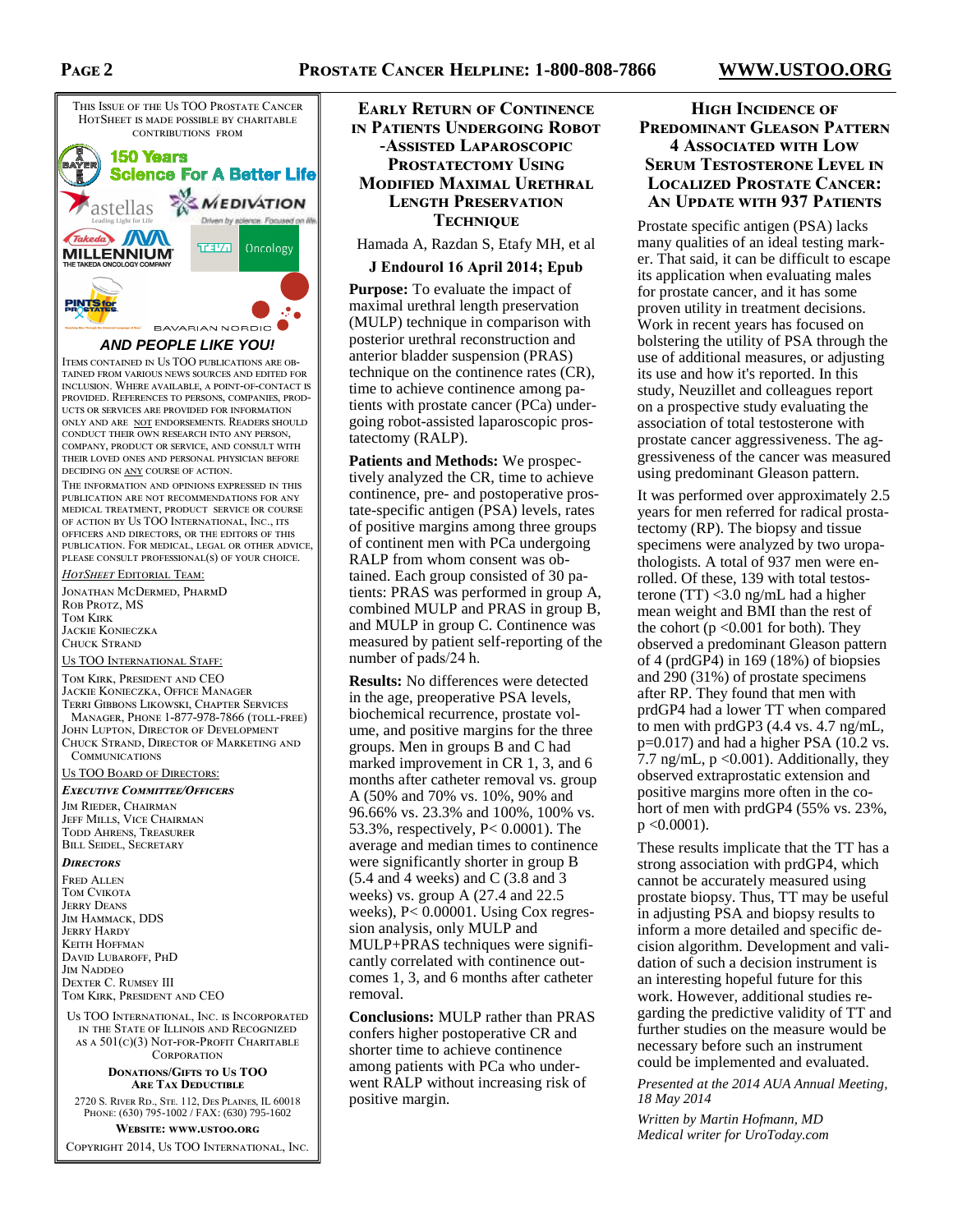#### BECKMAN COULTER'S PHI NAMED IN NCCN GUIDELINES AS A **RECOMMENDED DIAGNOSTIC TEST FOR EARLY PROSTATE CANCER DETECTION**

Beckman Coulter's Prostate Health Index (phi) has been recommended by the National Comprehensive Cancer Network (NCCN) as a blood test to improve specificity for prostate cancer detection in its recently updated Clinical Practice Guidelines in Oncology (NCCN Guidelines) for Prostate Cancer Early Detection. Inclusion in the NCCN Guidelines recognizes the benefit and clinical utility of phi for prostate cancer diagnosis and for the reduction of unnecessary biopsies.

"It is exciting to see phi recommended in the NCCN Guidelines. I started offering phi to my patients this year and it has proven to be a valuable addition to our shared decision making process," said William Catalona, MD, principal investigator on the Prostate Health Index clinical study, and urologist at Northwestern Medicine and director of the Clinical Prostate Cancer Program at the Robert H. Lurie Comprehensive Cancer Center of Northwestern University in Chicago.

Approved for use by FDA in men with PSA values between 4 and 10 ng/mL, phi is a simple, non-invasive blood test that is three times more specific in detecting prostate cancer than PSA alone, decreasing the need for many men with elevated PSA levels to undergo a biopsy in order to achieve a reliable diagnosis.

Following the initial testing to detect prostate cancer – PSA and digital rectal exam – the guidelines recommend the use of phi to further define the probability of cancer before undergoing biopsy or a repeat biopsy. It is recommended that tests which improve specificity, such as phi, be considered for patients who have a higher risk of cancer, despite a negative biopsy. The new version of the guidelines is designed to reduce unnecessary testing and over-diagnosis.

"NCCN provides physicians with useful guidelines for prostate cancer detection and treatment," said Dr. Stacy Loeb, assistant professor at the Department of Urology and Population Health at NYU Langone Medical Center in New York and phi pivotal study investigator. "The inclusion of phi addresses the need for a test with increased specificity for clinically significant prostate cancer."

*Press Release, Beckman Coulter 16 May 2014* 

#### **ORTERONEL DELAYS DISEASE PROGRESSION IN ADVANCED PROSTATE CANCER**

Orteronel, an investigational oral therapy for prostate cancer, improved progression-free survival, but did not significantly improve overall survival in patients with chemotherapy-naive metastatic castration-resistant prostate cancer (mCRPC). The median overall survival of patients treated with orteronel plus the corticosteroid prednisone was 31.4 months compared with 29.5 months for patients treated with prednisone alone (hazard ratio [HR] = 0.9,  $P = 0.314$ ).

The median radiographic progressionfree survival (rPFS) was 13.8 months compared with 8.7 months in the prednisone-alone arm ( $HR = 0.7$ ,  $P < 0.00001$ ).

The results (abstract #5008) were presented by Ronald de Wit, MD, PhD, of the Erasmus MC Cancer Institute in the Netherlands, at the American Society of Clinical Oncology (ASCO) Annual Meeting, held May 30–June 3, in Chicago.

The ELM-PC 4 phase III international trial randomized 1,560 prostate cancer patients to either 400 mg of orteronel plus 5 mg of prednisone twice daily or placebo plus prednisone.

A higher proportion of patients had a greater than 50% decrease in prostatespecific antigen (PSA) levels in the orteronel treatment arm compared with the control arm (43% vs. 25%,  $P <$ 0.00001). Patients treated with orteronel also had favorable circulating tumor cell counts compared with those in the control arm at 12 weeks on the study (15% vs.  $9\%$ ,  $P = 0.00016$ ).

Adverse events that were more common in the orteronel arm included nausea, fatigue, constipation, and diarrhea. More patients discontinued therapy in the orteronel arm compared with the control arm (30% vs 18%, respectively).

Forty-five percent and 51% of the orteronel-treated and control patients, respectively, went on to receive subsequent approved prostate cancer therapies including docetaxel, abiraterone, or enzalutamide.

The previously reported, phase III ELM-PC 5 trial of orteronel plus prednisone in previously treated mCRPC patients also showed an improvement in rPFS but not overall survival for men treated with orteronel.

According to Robert Dreicer, MD, MS, of the Taussig Cancer Institute at the

Cleveland Clinic Lerner College of Medicine, and an author of the study, although there was previously clear evidence that orteronel was an active agent in prostate cancer, there was no prior evidence that orteronel could improve survival in chemotherapy-naive prostate cancer.

Orteronel is being developed by Takeda Pharmaceuticals and is a reversible inhibitor of 17,20-lyase, an enzyme involved in the production of androgens. The agent is a second-generation 17,20 lyase inhibitor, similar to abiraterone acetate, another 17,20-lyase inhibitor already approved for the treatment of men with metastatic prostate cancer.

"Many factors may have contributed to missing the objective [of this study], including subsequent therapy or the potential that orteronel is not as active a lyase inhibitor as abiraterone," said Dreicer.

"In the context of several active therapies for metastatic prostate cancer, overall survival is becoming a challenging endpoint to achieve," said Michael Morris, MD, associate professor at the Memorial Sloan-Kettering Cancer Center in New York, who was not involved in the study. "The environment in which we can actually see a survival advantage in any drug is becoming more difficult," said Morris. 'The outcomes really depend in many cases on the therapy patients in the trial cross over to receive after the clinical trial is completed. Whether or not this result is truly reflective of the drug activity is not clear.'

*Cancer Network, 3 June 2014* 

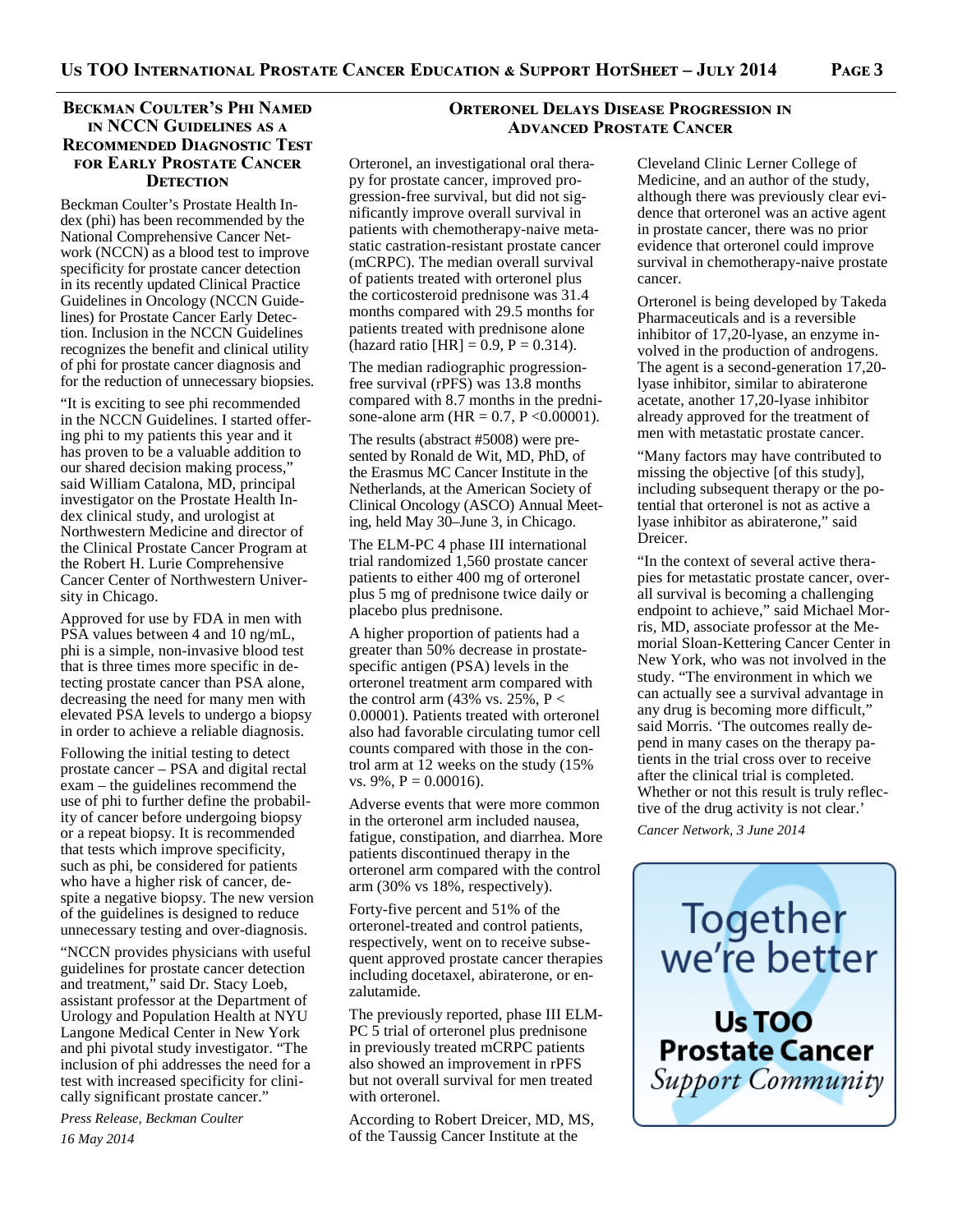#### Doc Moyad's What Works & What is Worthless Column, Also Known as "No Bogus Science" Column

**"Hey, the U.S. is number one, but in this case it is a very bad thing?! "** 

Mark A. Moyad, MD, MPH, Univ. of Michigan Medical Center, Dept. of Urology

**Editor's note:** Us TOO has invited certain physicians and others to provide information and commentary for the *HotSheet* to enrich its content to empower the reader. This column contains the opinions and thoughts of its author and is not necessarily those of Us TOO International.

#### **Bottom Line:**

Arguably the largest review ever published on the prevalence of obesity around the world over the past 30 years just demonstrated that the U.S. is leading the way in the numbers of individuals who are obese (13% of the global total-yikes!), but the rest of the world is catching up quickly.<sup>1</sup> It is time to treat this as the number one health problem in America and probably the number one health problem in men with prostate cancer. Oh, and tell your friends in the Mediterranean region and anywhere else you think some "healthy" populations are a lot healthier than the U.S. that in time they will be just like Americans so we share in this epidemic together folks!

———————————————— I can easily eliminate any feelings of happiness you are experiencing today by discussing the new obesity global report that was funded by the Bill and Melinda Gates Foundation. Ouch and Double Ouch! Most striking to me is how the U.S. has been the poster child for the obesity epidemic but today almost every country deserves to be on this new poster. Even Italy has an overweight and obesity prevalence of almost 60% now and France is close behind (perhaps it is the new Mediterranean Super-Size diet?). No country is really immune from this problem anymore and no country over 33 years has seen a significant drop in obesity from this new report! I also find it fascinating that the country that spends the most money on individual birthday candles… aka the country with the longest current life expectancy (Andorra) has a less than 10% obesity rate compared to basically 33% for the U.S. (coincidence? – I think not). Additionally, I find it quite fascinating there has been no shortage of finger pointing at the food industry and other piñatas that you or anyone else can take a shot at right now to help diffuse your anger! Heck, step right up! Wack! Ahh, that feels better! What a freakin' (that is not a swear word folks) waste of valuable time and space.

The point here is that it is still not taken seriously on so many levels that ALL OF

US have a responsibility in changing the numbers in a minor way. Health care professionals need to embrace and emphasize weight reduction as much as any procedure or prescription pill. Patients/all individuals need to embrace a full commitment to this cause that places more emphasis on this epidemic compared to more trivial health hazards such as cell phones and brain tumors, artificial sweeteners and cancer, chemicals in drinking water, vitamins/herbs that fight prostate cancer, or the latest on arsenic and rice. It has become quite clear to me that weight/ waist gain not only increases the risk of aggressive prostate cancer or recurrent disease, but certainly also increases the risk of the number one cause of death in the U.S. (cardiovascular disease).

Finally, we all need to be more sympathetic and not so hard on ourselves and remember that life expectancy has doubled since 1900 and America is a nation that is quitting tobacco, which was a major metabolic advantage. We will continue to slow this obesity epidemic over the next decade but to reverse it will require a concerted effort and it will not be easy, but then again anything worthwhile is always a pain in the gluteus maximus. And, the next time someone tells you at a cocktail party that they just came from Europe or Asia or another non-U.S. location and everyone there is so much skinnier compared to Americans you should correct them immediately by referring to this latest research article. We are all in this boat together now folks, and the boat is sinking deeper in the water but it is far from sunk (I love ship and water analogies almost as much as I love a good jog several hours after eating ice cream and/or chocolate).

#### Reference:

1. Ng M, Fleming T, Robinson M, et al. Global, regional, and national prevalence of overweight and obesity in children and adults during 1980-2013: a systematic analysis for the Global Burden of Disease Study 2013. Lancet 28 May 2014 [Epub ahead of print].

#### **CHEMOHORMONAL THERAPY**

*(Continued from page 1)* 

therapy was given at the investigator's discretion upon evidence of disease progression.

A planned interim analysis in October 2013, at 53% information accrual, met the criteria for significance and release of the study data. Median OS was 57.6 months in the ADT plus docetaxel arm and 44.0 months in the ADT arm (hazard ratio [HR]  $0.61$ ; p = 0.0003).

In men with high-volume disease, median OS was 49.2 months with docetaxel plus ADT, compared with 32.2 months with ADT, a difference of 17 months (HR 0.60;  $p = 0.0006$ ). In men with lowvolume disease, median OS had not been reached at the time of the analysis.

Regarding toxicity, 6% of men receiving the chemohormonal regimen experienced fever with lowered white blood cell count, 1% experienced a significant effect on sensory nerves, 1% on motor nerves, and 1 of the 397 patients who received early docetaxel died as a result of treatment.

Commenting on the significance of the study, 2013-2014 ASCO President Clifford A. Hudis, MD, FACP, noted that, "across all solid tumors, this is an almost unprecedented improvement in median survival."

*ASCO Daily News, 1 Jun 2014* 

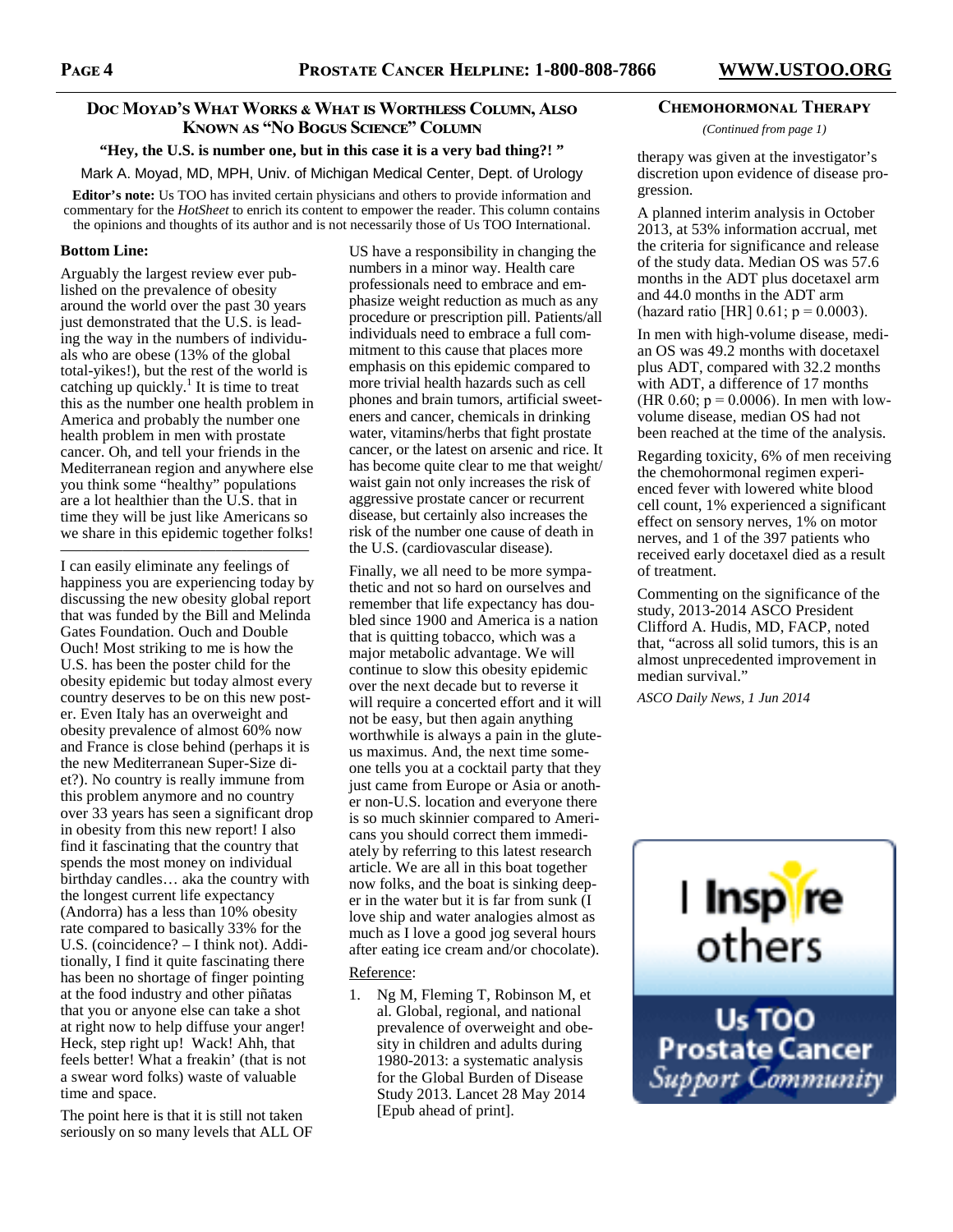#### MORE AGGRESSIVE TUMORS DETECTED WITH TARGETED PROSTATE BIOPSIES (Continued from page 1)

"These findings are important as AS is a growing trend in this country," said senior author Leonard Marks, MD, Professor of Urology and Director of the UCLA AS Program. "It's touted as the best course for many men thought to have slow-growing cancers. But we show here that many thought to be candidates for AS based on conventional biopsies really are not good candidates."

Dr. Marks and his team identified 113 men enrolled in the UCLA AS program meeting the criteria for low-risk cancers based on conventional biopsies. Study volunteers underwent an MRI to visualize the prostate and any lesions. That information was then fed into the Arte-

**IMMEDIATE VS. DELAYED ADT** *(Continued from page 1)* 

Following definitive treatment with surgery (RP) or radiotherapy (RT), a substantial proportion of men subsequently have a rise in PSA level above a critical threshold, even though they remain clinically asymptomatic. BCR causes considerable anxiety for many men.

"Most men and their doctors prefer to begin ADT at BCR. Whether that strategy delays disease progression or improves survival has not been proven," Garcia-Albeniz said. The question deserves an answer because ADT is associated with a variety of adverse effects that diminish quality of life.

The ASCO guideline on the issue states that "the critical issue is to determine whether there is benefit – and how large it is – for starting ADT while patients are asymptomatic." The National Comprehensive Cancer Network guideline characterizes the timing of ADT as a "therapeutic dilemma."

To investigate ADT timing, Garcia-Albinez and colleagues retrospectively reviewed data for 2,022 men registered in the Cancer of the Prostate Strategic Urologic Research Endeavor (CaPSURE) database. All men were treated for localized prostate cancer with either RP or RT, and their PSA values had subsequently risen beyond 0.2 ng/ mL, the level used to define BCR.

Investigators grouped the patients according to the timing of ADT. Immediate ADT was defined if given within 3 months of BCR, whereas deferred ADT was defined if given after symptoms developed, after metastasis were detected, if the PSA doubling time was short, or if given  $\geq$ 2 years after BCR. The primis device, which fused MRI pictures with real-time, three-dimensional ultrasound, allowing the urologist to visualize and target lesions during the biopsy.

"Prostate cancer is difficult to image because of the limited contrast between normal and malignant tissues within the prostate," Dr. Marks said. "With the Artemis, we have a virtual map of the suspicious areas placed directly onto the ultrasound image during the biopsy. When you can see a lesion, you've got a major advantage of knowing what's really going on in the prostate."

Of 113 volunteers enrolled in the study, 41 (36%) were found to have more ag-

mary endpoint was overall survival. The study participants had a median age of 69, a third had received RT as primary treatment for prostate cancer, and the median time from primary treatment to BCR was 27 months.

After a median follow-up of 41 months, 176 men had died, including 37 who died of prostate cancer. Comparing immediate vs. deferred ADT resulted in a nonsignificant survival hazard ratio (HR) of 0.94 (95% CI 0.51-1.73).

Prostate cancer-specific survival associated with immediate ADT was 93.3% at 5 years and 89.4% at 10 years. Corresponding values for deferred ADT were 96.0% and 90.2%. Comparison of immediate vs, deferred ADT resulted in a HR of 1.15 (95% CI 0.33-3.97).

"Finding an answer to the dilemma of ADT timing has implications for about 60,000 men each year who have BCR after definitive treatment of localized prostate cancer," said ASCO President-Elect Peter P. Yu, MD, of the Palo Alto Medical Foundation in California.

"Up to now we have not had evidence that delaying ADT until there are more objective signs of disease is a safe thing to do," said Yu, who was not involved in the study. "This study will provide us with information to have a dialogue between doctors and patients about whether they should start immediate hormone, or whether continued observation and waiting might be a better approach."

*Presented at ASCO 2014, Abstract 5003 MedPage Today, 14 May 2014* 

gressive cancer than initially suspected.

"The findings should result in a reevaluation of current AS criteria, Marks said. "We are hesitant now to enroll men in AS until they undergo targeted biopsy. Fusion biopsy will tell us with much greater accuracy than conventional biopsy whether or not they have aggressive disease."

"For men initially diagnosed with lowrisk prostate cancer, MRI-ultrasound confirmatory biopsy including targeting of suspicious lesions seen on MRI results in frequent detection of tumors," the study authors stated.

*The ASCO Post, 21 May 2014* 

#### **CHARACTERIZING THE DOMINANT/ INDEX LESION IN PROSTATE CANCER: IMPLICATIONS FOR GRADING AND STAGING**

Several factors are considered in estimating a prognosis after radical prostatectomy. Some evidence has suggested that the index lesion will have both the highest tumor volume as well as the greatest Gleason score (GS), and will serve as the stage-defining tumor. Dr. Kazuhiro Matsumoto and colleagues, feeling that not enough had been evaluated in this regard, undertook a study to further evaluate these factors. Thus, they presented work on determining how well the tumor volume, highest GS, and stage are associated with the index/ dominant lesion in the prostate.

They performed a study of 66 wholemounted and entirely submitted RP specimens, and for each case, calculated the tumor volume, GS, and pathologic stage for each tumor. Their aim was to calculate the number of cases in which the index tumor was indeed the largest with greatest GS and stage (congruous) and to compare that with the number of

*(Continued on page 8)* 

*Want to learn more about local prostate cancer support group activities? Read the*

CHAPTER NEWS!

*at www.ustoo.org!*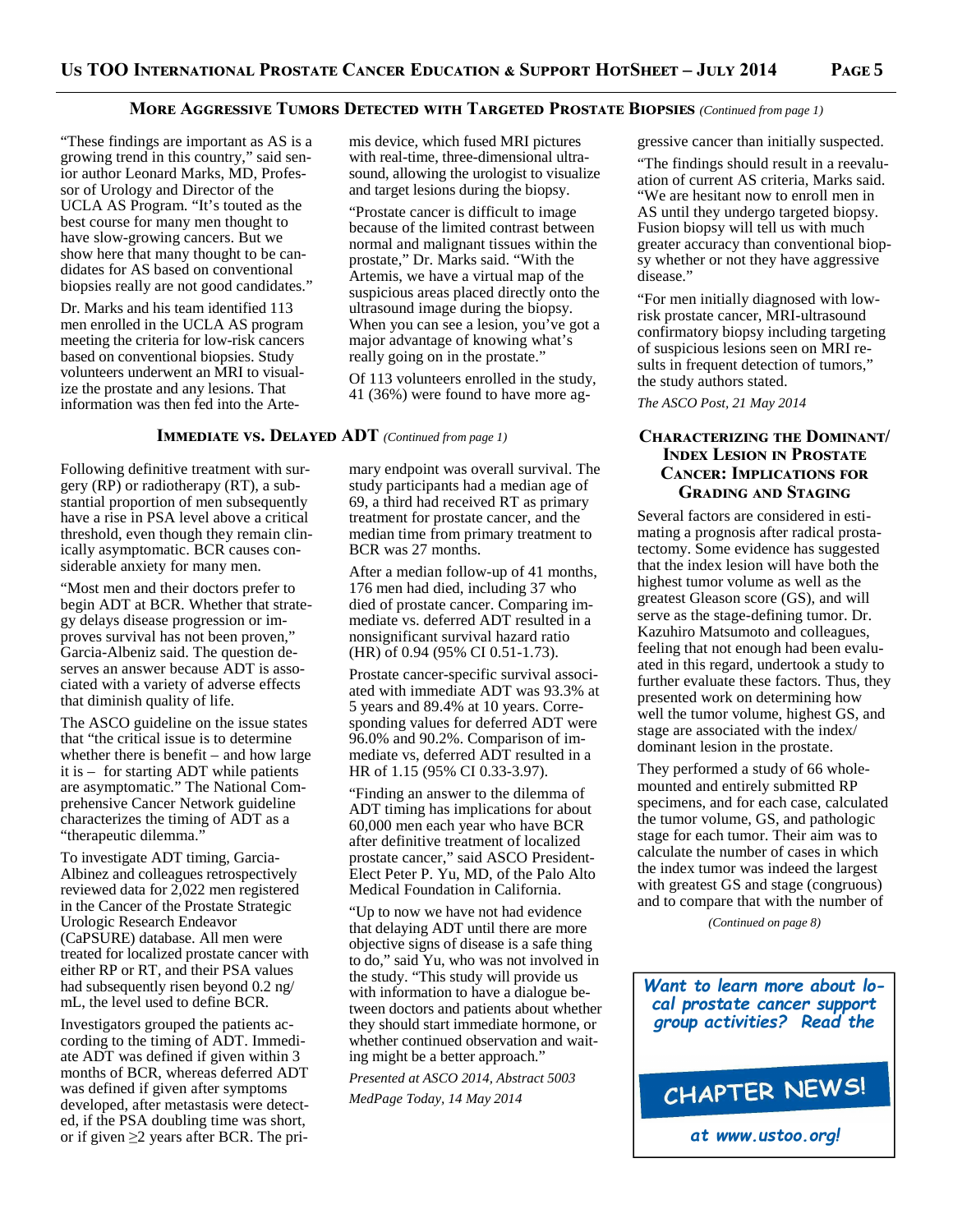#### GENE TEST FOR PROSTATE CANCER VALIDATED: TRIUMPH OR WORRY?

A commercially available prostate cancer test (Prolaris, Myriad Genetics) has been "validated" in its ability to predict disease-specific death in the largest study of its kind, according to a presentation here at the American Urological Association (AUA) 2014 Annual Scientific Meeting. The 46-gene test is marketed as a molecular prognostic tool that assesses the aggressiveness of an individual patient's cancer.

The study showed that the test can differentiate men at higher risk for death from prostate cancer from those at lower risk. But the usefulness of Prolaris – and genetic tests like it – is unclear because it has not yet been demonstrated that it actually improves outcomes, according to a number of experts interviewed.

"For instance, the Prolaris test can indicate that a 60-year-old man with a Gleason score of 7 has a greater risk for metastasis and death than a similarly aged man with the same Gleason score," explained Stephen Jones, MD, from the Department of Urology at the Cleveland Clinic, who was not part of the study. "That may be accurate, but what is the impact on actual outcomes? We don't know," he told Medscape Medical News. "The impact on outcomes is the part that is not validated."

"The study assessed data on 761 men from the United Kingdom who had prostate cancer diagnosed with needle biopsy from 1990 to 2004 and who were conservatively managed with watchful waiting. Definitive treatment was provided at the onset of symptoms. The primary end point of the study was disease-specific mortality (18%), and the median follow-up was 9.5 years," said lead author Jack Cuzick, PhD, from the Wolfson Institute of Preventive Medicine in London, United Kingdom.

Tumor tissue from this prospective cohort was later retrospectively analyzed with the Prolaris test. Thus, the researchers were able to associate outcomes with test scores. The results indicate that for each 1 unit increase in Prolaris score, patients had approximately

| <b>Prolaris score</b> | 10-year<br>mortality $(\% )$ |
|-----------------------|------------------------------|
| <0.0                  | 7                            |
| $1.1 - 1.0$           | 15                           |
| $1.1 - 2.0$           | 36                           |
| >2.0                  | 59                           |

twice the risk of dying from prostate cancer over 10 years (see table).

Overall, the test scores are "highly predictive" of disease-specific mortality (P  $= 3.9 \times 10^{21}$ ), according to the study authors. However, Dr. Jones questioned the time period used in the study and the population. "The data may or may not apply to a contemporary group of patients in a different geography – for instance, the United States in 2014. We don't know," he said. Dr. Jones and another expert not involved with the study, Michael Blute, MD, both believe that more studies are needed.

 "The test needs to show consistency in a clinical setting," stated Dr. Blute, who is chief of the Department of Urology at the Massachusetts General Hospital in Boston. He said he would like to see prospective multi-institutional clinical trials to reproduce the results in the US. "However, do not expect Myriad to run such trials," said Dr. Brawer, citing expense. "Furthermore, current data provide prognostic information beyond that of standard clinical measures, and are, as such, very valuable," he explained.

Dr. Blute is not opposed to Prolaris or other genetic tests. "A test like this is sorely needed," he said, but too many questions about "clinical utility" remain. Dr. Jones agreed: "It's important that we continue to investigate all of these tests to determine if they are going to give meaningful and actionable information."

The AUA and other organizations need to provide direction, suggested Dr. Blute. "Leadership in urology needs to come to the fore. How are we going to handle tests like this?" he asked. "We don't want the marketing to get out in front of the science. We have seen that in medicine before."

But the marketing has begun for these genetic tests, which include Prolaris, Decipher (GenomeDx), and the Oncotype DX (Genomic Health). And they are expensive, say experts. The list cost for Prolaris is \$3400 and for Oncotype DX is around \$4000.

Prolaris "is an expensive test," Dr. Brawer acknowledged. But he cited a study that found that the test "changes management in two-thirds of patients." Costeffectiveness studies are forthcoming. "The savings from preventing under- and overtreatment in some men needs to be assessed when discussing cost," he said.

*2014 AUA meeting, abstract MP79-17 Medscape Medical News, 22 May 2014* 

#### **NADIR TESTOSTERONE ON ADT PREDICTS TIME TO CASTRATE RESISTANT PROGRESSION: A SECONDARY ANALYSIS OF THE PR-7 INTERMITTENT VS CONTINUOUS ADT TRIAL**

The NCIC/SWOG/UKCCR PR7 study randomized patients with biochemical failure after radiation or surgery plus radiation and no metastases between continuous lifelong androgen deprivation and intermittent androgen deprivation. The trial showed no difference in overall survival or cancer-specific survival (CSS) between continuous and intermittent ADT. The authors hypothesized that in patients on continuous androgen deprivation, higher testosterone (T) values correlate with a reduced time to development of castrate resistant prostate cancer (CRPC) and lower CSS. Using 626 patients in the continuous ADT arm of the PR7 trial, the relationship between T and the time to androgen independent progression (PSA >4 with T <3nm/L) was examined.

Among the 3 groups (median  $T < 20$ , 20-50, and  $\geq$  50 ng/dL), there was a significant difference in time to hormone resistance: CRPC being not reached, 6.4 years, and 4.2 years for the 3 groups respectively. Patients with T >20ng/dL were at significantly increased risk of developing hormone resistance (HR 1.9 for  $T \ge 50$  ng/dL). In men with a higher median T level, there was a shorter time from hormone resistance to PC death.

Researchers concluded that low nadir serum T on ADT (<0.7mMol/L or <20ng/dL) correlates with improved duration of response to ADT in men on continuous ADT for biochemical recurrence. ST should be checked regularly in such patients and ADT modified to ensure levels <20ng/dL are achieved.

*Presented at the2014 AUA Annual Meeting, 21 May 2014* 

*Jeffrey J. Tomaszewski, MD, medical writer for UroToday.com* 



Reaching Men Through the Universal Language of Beer.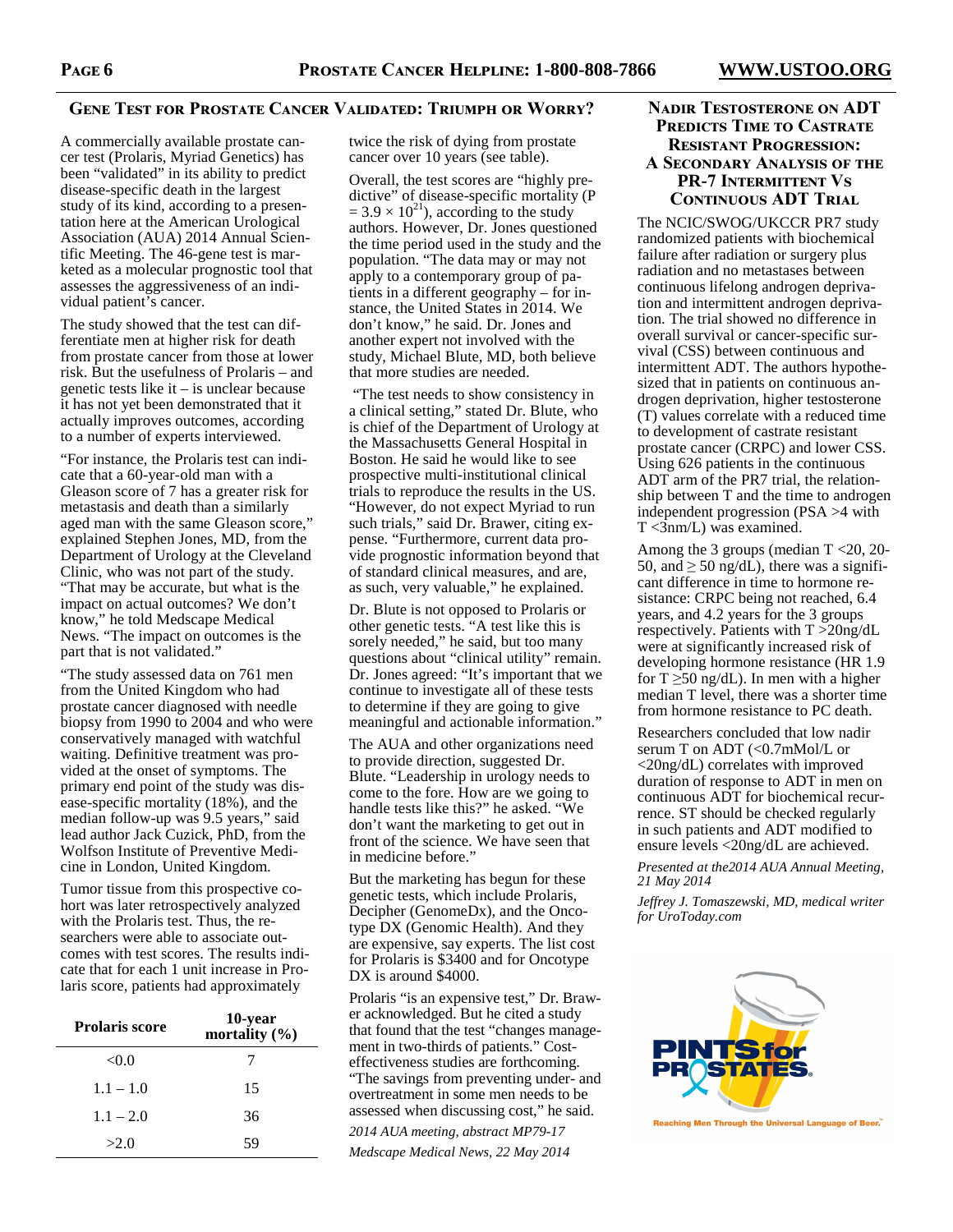#### **DOCTOR CHODAK'S BOTTOM LINE** (Ref Key: article #, page #, column #)

Gerald Chodak, MD Author, *Winning the Battle Against Prostate Cancer*, Second Edition http://www.prostatevideos.com

**Editor's note:** Us TOO has invited certain physicians and others to provide information and commentary for the *HotSheet* to enrich its content to empower the reader. This column contains the opinions and thoughts of its author and is not necessarily those of Us TOO International.

**a1p1c1** One long-standing dilemma for patients with a rising PSA after local therapy is when to begin androgen deprivation therapy. Anxiety is probably the driving reason why so many men initiate it early. Unfortunately, a prospective randomized study has never been performed. Now a new uncontrolled study suggests that it makes no difference whether ADT is started early or delayed; the study found no significant difference in overall or cancer-specific survival. However, like so many other studies discussed in this column, this study does not provide a definitive answer to the question. The reasons are in part because the deferred treatment was based on more than one criterion, which included the development of symptoms, metastases, a short PSA doubling time, or metastases more than two years after biochemical relapse. The varying definitions could greatly impact on the overall results. For now, the decision to initiate therapy must be individualized balancing side effects vs. the psychological benefit of seeing the PSA decline.

**The Bottom Line:** The optimal timing for beginning ADT when a PSA rises in the absence of metastatic disease remains unclear.

**a2p1c2** Since the approval of Taxotere back in 2002 for men with metastatic prostate cancer, its use has been delayed until very late in the disease because of concerns about side effects and a small improvement in overall survival. Now a landmark study is likely to change many people's attitude. The study compared ADT to ADT plus chemotherapy for up to six months. Men getting the combination had a 13-month longer overall survival and a significantly reduced risk of death due to prostate cancer. Importantly, the incidence of serious side effects was very low. This study has one very important implication. It means that urologists need to refer men with newly diagnosed metastatic disease to an oncologist for a consultation about adding the chemotherapy. It also means that urologists should become familiar with the findings of the study to insure that men are offered the opportunity for this improved survival.

**The Bottom Line:** Men with newly diagnosed metastatic disease should be offered chemotherapy along with their ADT to maximize their survival.

**a3p1c3** Another major controversy in urology is identifying men who are good candidates for active surveillance (AS). Criteria continue to evolve with some doctors recommending the addition of MRI for making the decision. A new study presented from UCLA combined the MRI with ultrasound in a system called Artemis. The additional target biopsies found more than one-third of men thought to be good candidates for AS really had more extensive disease and should not do AS. While these findings are encouraging, they do not really answer the question whether this test is necessary. The longest and largest series to date on AS did not use this approach and it has found that about one-third of men ultimately end up with definitive therapy. Are these the same men who are being identified using the MRI? That question needs to be answered before determining the added value of this approach. Many doctors are questioning whether the criteria for AS are becoming increasingly too restrictive and will result in too many men getting unnecessary treatment. Referring back to the Scandinavian trial of surgery vs. watchful waiting, at 15 years about 1 out of 8- 9 men benefit from surgery and for men over 65 little benefit was seen. This suggests that many more men should be considered for AS since they are not benefitting from treatment. And yet the proportion of men selected for AS is far below this rate. Hopefully, this work will continue to improve so that we really know the natural history of the men who are being omitted from AS.

**The Bottom Line:** More information is needed to know if the criteria for MRI guided biopsy to select men for AS are too restrictive meaning too many men may get unnecessary treatment.

**a4p2c2** One of the persisting problems with radical prostatectomy is urinary incontinence. Over the years, various techniques have been used to try and limit the problem and accelerate recovery. Another new one was presented in a small, prospective but non-randomized study comparing maximum urethral length preservation (MULP) to posterior urethral reconstruction and anterior

bladder suspension (PRAS). The authors found a significantly better outcome in terms of time to continence and complete improvement with the better result occurring in men getting the combination or only the MULP approach. If this study is validated in other larger trials, it may offer men better outcomes.

**The Bottom Line:** Performing MULP during bladder reconstruction may offer men improved urinary continence after radical prostatectomy.

a6p3c1 If a man has a negative prostate biopsy, does he need another one to be sure that cancer was not missed? For many years, the free PSA was used as a secondary test to help make that decision in some men. Another test that has been approved is the Prostate Health Index test (phi) that measures the percent free PSA, and a subcategory of free PSA called pro-PSA. It appears to offer an improved ability to determine which men can avoid another biopsy although it will mean that a small number of cancers will be missed.

**The Bottom Line:** The phi test appears to help determine which men do not need a second biopsy if their first one is negative.

**a10p6c1** Everyone now knows that prostate cancer is not always a lethal cancer and much of the controversy surrounding screening is finding and treating men who are not at risk. Extensive work on gene testing is underway to help in the decision process. The Prolaris test was recently presented at the AUA. It provides a number that presents patients with their odds of dying from their disease in the next ten years. Although the study found that the test result would lead doctors to change their recommendation in many cases, questions still remain. For example, take a patient whose combination of PSA, Gleason score, and DRE result suggests a ten-year mortality of 10% but the gene test indicates it is closer to 15%. How often would a small change in this risk lead to a change in management? Similarly, if a man has a high-risk cancer based on PSA, Gleason score and DRE, would he really consider not being aggressive and would the gene test result

*(Continued on page 8)*